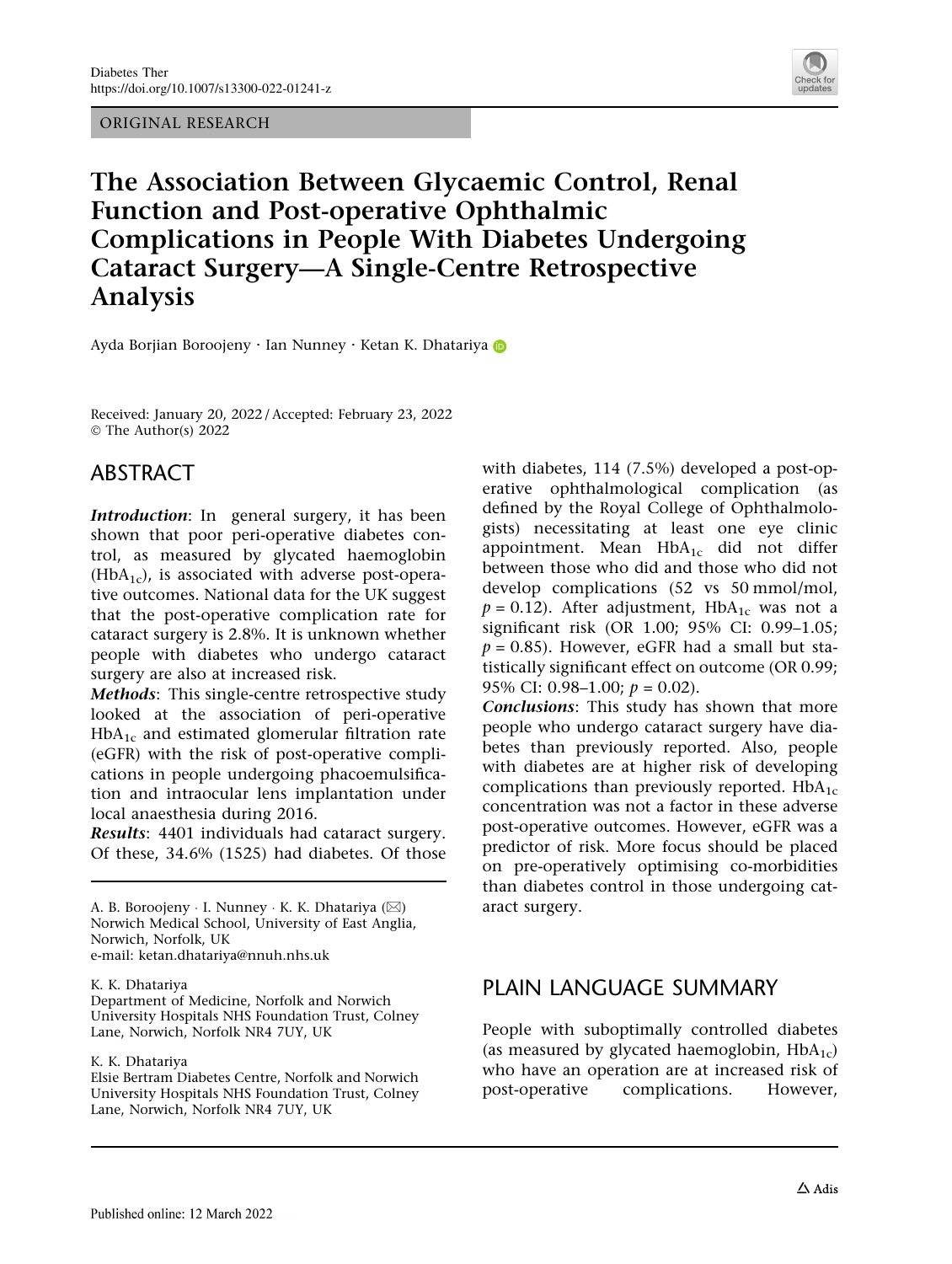whether this risk extends to cataract surgery is unknown. Our single-centre study showed that 34.6% of all cataract operations during the calendar year 2016 were performed on someone with diabetes—a number far higher than previously reported. In addition, we looked at the post-operative outcomes of the 1525 people with diabetes who had a cataract operation. We showed that, overall, more people with diabetes had complications than previously reported: 7.5%. However, in the whole cohort,  $HbA_{1c}$  did not differ between those who did and those who did not develop complications. The factors that were associated with differences in the risk of developing complications were whether the person was looked after in secondary care for their diabetes and whether they had any kidney disease.

Keywords: Cataract surgery; Diabetes; Glycaemic control; Outcomes

#### Key Summary Points

#### Why carry out this study?

People with poorly controlled diabetes (as measured by glycated haemoglobin) who undergo general surgery are at increased risk of post-operative complications, but whether this risk extends to cataract surgery is unknown.

We conducted a single-centre study that looked at all cataract surgeries done during the calander year 2016 to see whether diabetes was a factor in the development of post-operative complications.

#### What was learned from the study?

Our data show that  $HbA_{1c}$  is only a significant risk for developing postoperative complications after cataract surgery in those under secondary-care diabetes follow-up, but also that renal function, as measured by the estimated glomerular filtration rate, has a small but significant effect.

Furthermore, 34.6% of all people who underwent cataract surgery had diabetes.

For people undergoing cataract surgery, more focus should be placed on preoperatively optimising co-morbidities than diabetes control.

# INTRODUCTION

Diabetes mellitus remains one of the most prevalent long-term conditions in the world, with 537 million people estimated to have the condition in 2021, which is expected to rise to 783 million by 2045 [\[1](#page-7-0)].

While retinopathy remains one of the most feared ophthalmic complications of diabetes, cataracts are possibly of greater concern, as they cause greater morbidity than sight-threatening diabetic retinopathy. In the UK, cataract surgery remains the most frequent surgical procedure, with almost 410,000 cataract operations performed in 2018–2019 alone [[2\]](#page-7-0). Previous work has suggested that approximately 20% of all cataract operations were carried out in people with diabetes [[3\]](#page-7-0). However, these data are over 25 years old and, with the rise in prevalence of diabetes, this number is now likely to be much higher.

It has been known for some time that good long-term glycaemic control, as measured by glycated haemoglobin (Hb $A_{1c}$ ), in people with diabetes reduces their risk of developing micro- and macrovascular complications [\[4](#page-7-0), [5](#page-7-0)]. In particular, tight glycaemic control has been shown to reduce the need for ocular surgery in those with type 1 diabetes  $[6]$  $[6]$ , but not necessarily in those with type 2 diabetes [[7](#page-8-0)]. Furthermore, there are observational data indicating that in many different surgical specialities, poor peri-operative glycaemic control, as measured by glucose or  $HbA_{1c}$ , is associated with an increased risk of adverse post-operative outcomes [\[8–15\]](#page-8-0). However, there are very few data on ophthalmic surgical outcomes in people with inadequately controlled diabetes [[16](#page-8-0)].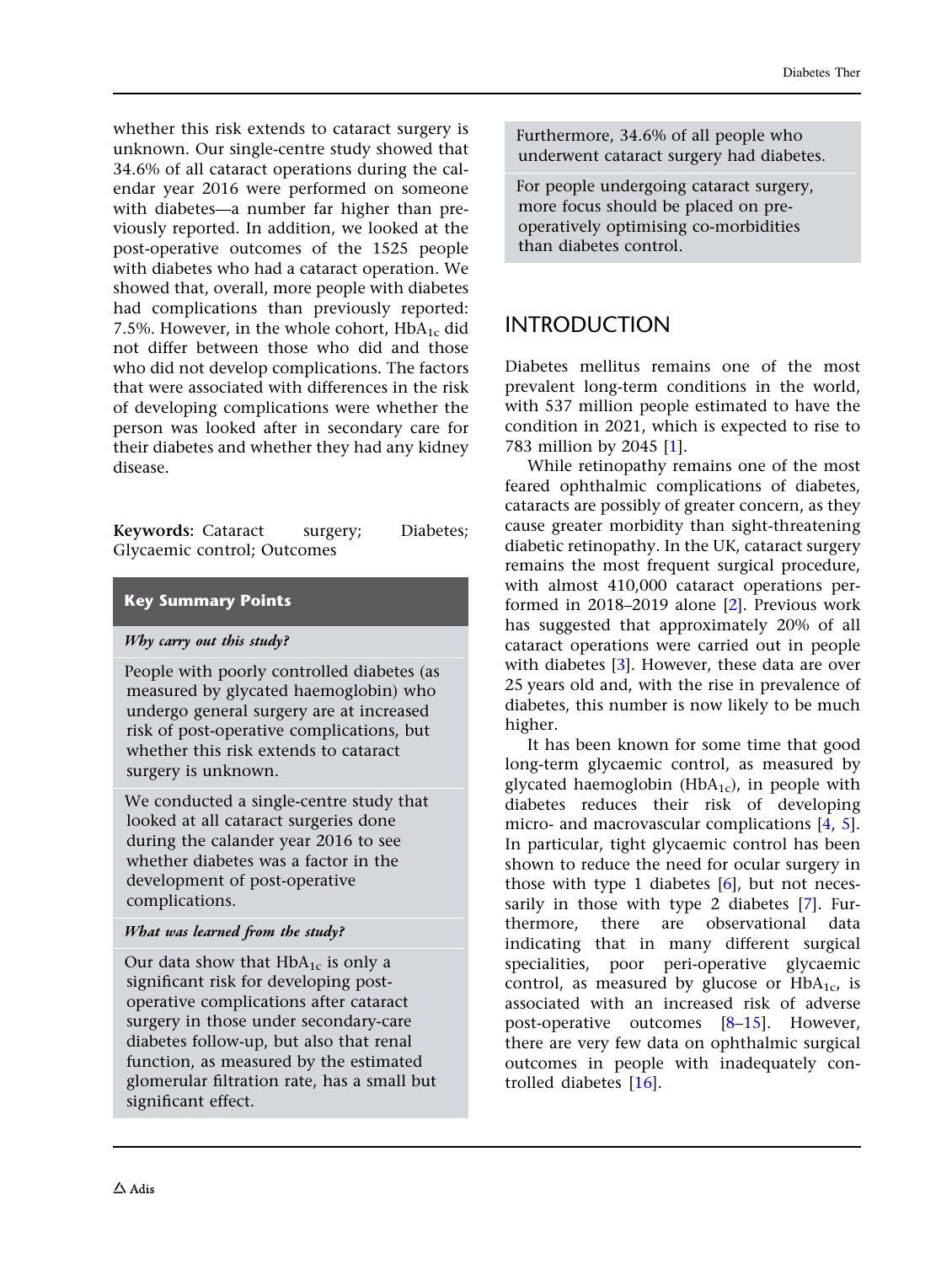This retrospective study looked at the correlation between peri-operative  $HbA_{1c}$  and risk of post-operative complications in over 4000 people undergoing cataract surgery.

### METHODS

#### Study Design, Setting and Patients

This study was carried out in a single centre: the Norfolk and Norwich University Hospitals NHS Foundation Trust, Norfolk, UK. This was deemed a service improvement exercise by our audit department, who work with our ethics committee. They felt that ethical approval was not necessary.

#### Data Collection

Individuals were included in the study if they were listed on the database used to collect surgical procedures, ORSOS® (Per-Se Technologies, Atlanta, USA), and had a phacoemulsification and intraocular lens implant (IOL) procedure under local anaesthesia between 1 January 2016 and 31 December 2016. The dataset included a description of the surgery (''Phacoemulsification lens plus implant of lens''), the date of surgery, laterality, hospital number and date of birth. Individuals were excluded if they had non-ophthalmic surgery or were coded as having any additional procedures in addition to phacoemulsification and intraocular lens implant. Individuals on dialysis were excluded.

The  $HbA_{1c}$  and estimated glomerular filtration rate (eGFR) were extracted from our electronic pathology system, ICE® (Sunquest Information Systems, Tucson, USA). Where available, the results obtained closest to the day of surgery were used, within 3 months of the procedure. Individual patient-level data obtained using our in-house patient administration system from the hospital eye clinic were cross-checked with the individuals' National Health Service numbers. We also determined if their diabetes was under primary or secondary care follow-up.

#### Study Outcomes

The primary outcome was the development of post-operative complications (as defined in the Royal College of Ophthalmologists Cataract Surgery Guidelines 2010 [[17](#page-8-0)]) that necessitated at least one eye clinic visit. For each person who underwent surgery, all ophthalmology clinic letters since the date of surgery were reviewed in our electronic letter warehouse for any evidence of post-surgical complications affecting the operated eye.

#### Statistical Analysis

Initial descriptive analyses were undertaken to compare subjects who had complications with subjects who did not have complications post cataract surgery.

A univariate logistic regression was undertaken to determine if there was any significant association between complications and the clinical factors  $HbA_{1c}$  and eGFR and being on the secondary-care diabetes register.

# **RESULTS**

4401 individuals met our inclusion and exclusion criteria. Of these, 1525 (34.6%) had diabetes and are the subject of this analysis. An  $HbA_{1c}$  value was available for all of them; the values for 958 individuals (62.8%) were from before the surgery while those for the remaining 567 individuals (37.2%) were obtained within 3 months after their operation.

#### Complications

Of the 1525 subjects included in this analysis, 569 (37.3%) were known to be on the secondary-care diabetes register. Table [1](#page-3-0) shows the data for the entire cohort, 114 (7.5%) of whom developed post-op complications. It also shows the differences in  $HbA_{1c}$ , eGFR and age between those who did and those who did not develop post-operative complications. The mean  $HbA_{1c}$ was slightly higher in the 114 individuals with complications compared to the 1411 people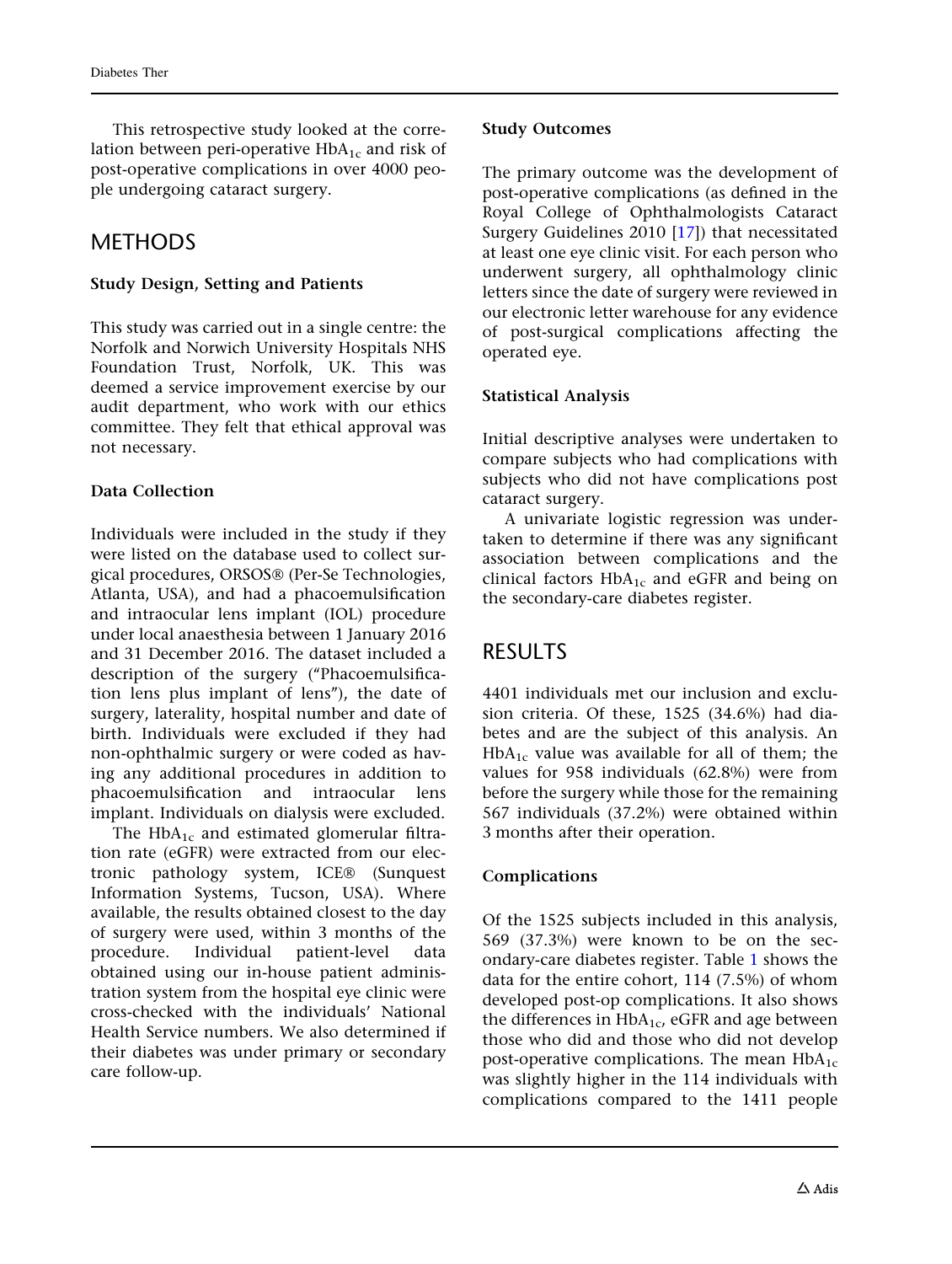| <b>Complications?</b>                    | No.              |                  |                              |              | Yes              |      |                              |  |
|------------------------------------------|------------------|------------------|------------------------------|--------------|------------------|------|------------------------------|--|
|                                          | $\boldsymbol{N}$ | Mean             | 95% CI                       |              | $\boldsymbol{N}$ | Mean | 95% CI                       |  |
| $HbA_{1c}$ (mmol/mol)                    | 1411             | 50               | (49, 51)                     |              | 114              | 52   | (49, 55)                     |  |
| eGFR $(mL/min/1.73 m2)$                  | 1303             | 70.8             | (69.8, 71.8)<br>(75.2, 76.2) |              | 94               | 67.1 | (63.0, 71.2)<br>(71.9, 75.9) |  |
| Age (years)                              | 1411             | 75.7             |                              |              | 114              | 73.9 |                              |  |
| On the secondary-care diabetes register? |                  | <b>No</b>        |                              |              | Yes              |      |                              |  |
|                                          |                  | $\boldsymbol{N}$ | Mean                         | 95% CI       | $\boldsymbol{N}$ | Mean | 95% CI                       |  |
| $HbA_{1c}$ (mmol/mol)                    |                  | 956              | 45                           | (44, 45)     | 569              | 59   | (58, 61)                     |  |
| eGFR $(mL/min/1.73 m2)$                  |                  | 906              | 71.6                         | (70.5, 72.8) | 491              | 68.5 | (66.7, 70.4)                 |  |
| Age (years)                              |                  | 956              | 75.9                         | 75.3, 76.5)  | 569              | 75.1 | 74.3, 75.8)                  |  |

<span id="page-3-0"></span>Table 1 Differences in HbA<sub>1c</sub>, eGFR and age between those who did and those who did not develop post-operative complications

 $HbA_{1c}$  glycated haemoglobin; eGFR estimated glomerular filtration rate

with no complications: 52 mmol/mol (95% CI: 49–55) vs 50 mmol/mol (95% CI: 49–51). Table [2](#page-4-0) shows that this was not statistically significant after adjustment ( $p = 0.85$ ).

Table 1 also shows that in the 94 people for whom data were available, the mean eGFR was slightly lower in those with complications  $(67.1 \text{ mL/min}/1.73 \text{ m}^2; 95\% \text{ CI: } 63.0-71.2)$ compared to the 1303 individuals with no complications (70.8 mL/min/1.73 m<sup>2</sup>; 95% CI: 69.8–71.8). Table [2](#page-4-0) shows that this difference remained statistically significant after adjustment ( $p = 0.03$ ).

Table 1 also shows that the mean  $HbA_{1c}$  for subjects under primary care ( $n = 956$ ) was much lower than for those who had their diabetes managed in secondary care  $(n = 569)$ : 45 mmol/mol (95% CI: 44–45) vs 59 mmol/mol (95% CI: 58–61). The mean eGFR for the 906 people under primary care follow-up for their diabetes was higher than the eGFR of the 491 under secondary-care diabetes follow-up: 71.6 mL/min/1.73m<sup>2</sup> (95% CI: 70.5–62.8) vs 68.5 mL/min/1.73m<sup>2</sup> (95% CI: 66.7–70.4).

Table [2](#page-4-0) also shows the unadjusted and adjusted odds ratios of the  $HbA_{1c}$ , eGFR and age for those with and without complications as well as for those under secondary-care diabetes follow-up. A slightly higher proportion of those under secondary care had complications: 9.5%  $(n = 54)$  compared to 6.3%  $(n = 60)$ . After adjustment, this was not significant ( $p = 0.47$ ).

Age also had a very small effect size, with an OR of 0.98 (95% CI: 0.97–1.00,  $p = 0.05$ ). Being under secondary care follow-up was a confounding factor for eGFR and  $HbA_{1c}$  because it was no longer significant  $(p = 0.41)$  after adjusting for  $HbA_{1c}$ , eGFR and age.

Table [2](#page-4-0) also shows that the unadjusted OR for  $HbA_{1c}$  was 1.12 (95% CI: 1.11–1.14,  $p < 0.01$ ) for those on the secondary-care diabetes register, and the unadjusted OR was 0.99 (95% CI: 0.99–0.99,  $p = 0.01$ ) for eGFR. When adjusting for  $HbA_{1c}$ , eGFR, age and complications, the OR remained almost unchanged for HbA1c and eGFR: 1.13 (95% CI, 1.11–1.15,  $p < 0.01$ ) and 0.99 (95% CI: 0.98–1.00,  $p = 0.02$ ), respectively.

### **DISCUSSION**

Our single-centre study has shown that in people with diabetes, peri-operative glycaemic control as measured by  $HbA_{1c}$  was not associated with the risk of developing post-operative ophthalmic complications (as defined by the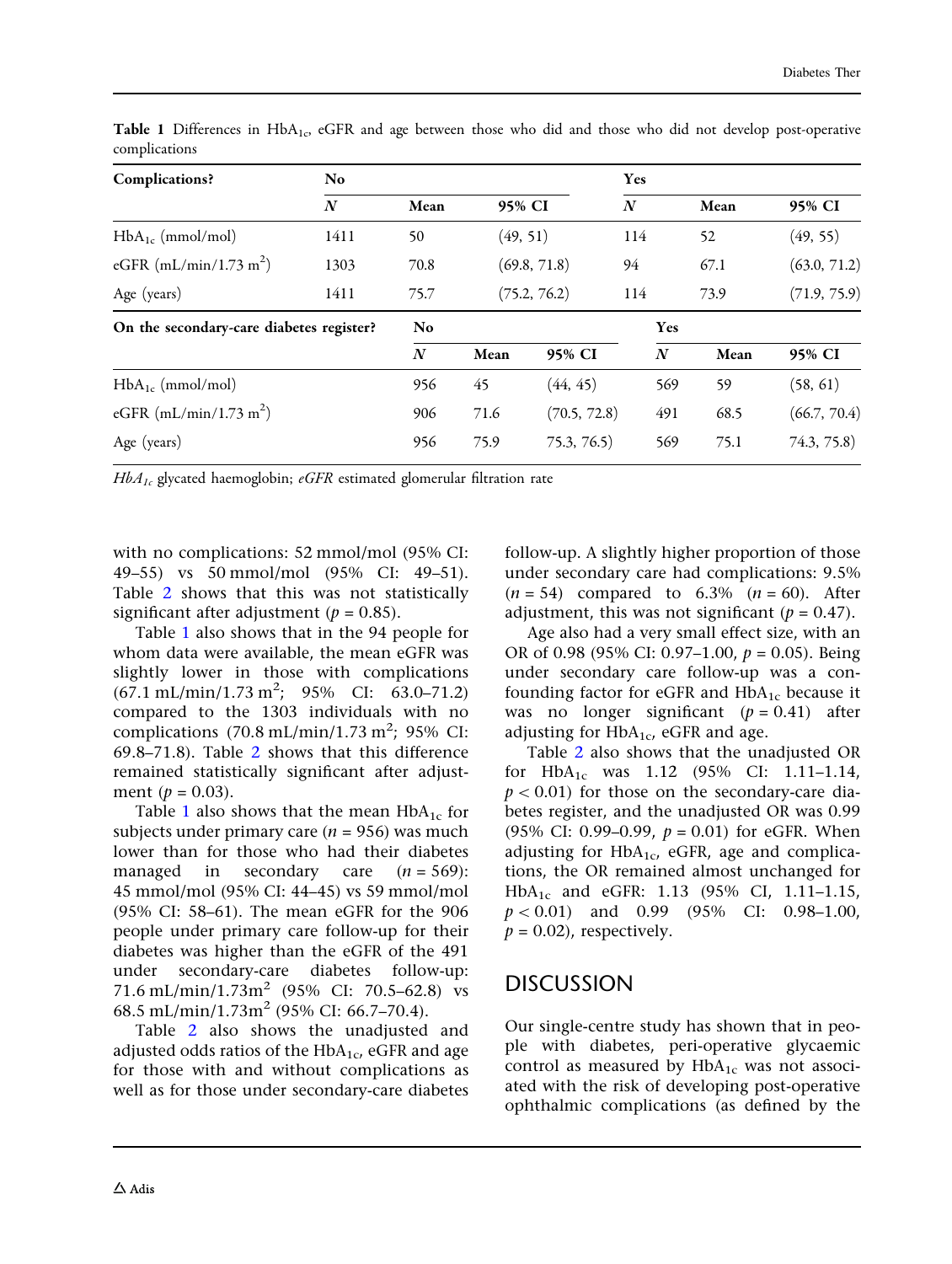| Variable                                          | Unadjusted odds<br>ratio | 95% CI          | P value   | Adjusted odds<br>ratio | 95% CI          | $P$ value |
|---------------------------------------------------|--------------------------|-----------------|-----------|------------------------|-----------------|-----------|
| Complications                                     |                          |                 |           |                        |                 |           |
| $HbA_{1c}$ (mmol/mol)                             | 1.01                     | (0.99,<br>1.02) | 0.12      | 1.00                   | (0.99,<br>1.02) | 0.85      |
| eGFR $(mL/min/1.73 m2)$                           | 0.99                     | (0.98,<br>1.00) | 0.08      | 0.99                   | (0.98,<br>1.00) | 0.03      |
| Age (years)                                       | 0.98                     | (0.97,<br>1.00) | 0.08      | 0.98                   | (0.97,<br>1.00) | 0.05      |
| On diabetes register (yes vs 1.57<br>no)          |                          | (1.07,<br>2.30) | 0.02      | 1.24                   | (0.75,<br>2.03) | 0.41      |
| On diabetes register<br>$(yes vs no)*$            |                          |                 |           | 1.55                   | (1.06,<br>2.27) | 0.03      |
| $HbA_{1c}$ (mmol/mol)**                           |                          |                 |           | 1.01                   | (0.99,<br>1.02) | 0.48      |
| eGFR (mL/min/<br>$1.73 \text{ m}^2$ <sup>**</sup> |                          |                 |           | 0.99                   | (0.98,<br>0.99) | 0.03      |
| Variable                                          | Unadjusted<br>odds ratio | 95% CI          | $P$ value | Adjusted<br>odds ratio | 95% CI          | $P$ value |
| On the secondary-care diabetes register           |                          |                 |           |                        |                 |           |
| $HbA_{1c}$ (mmol/mol)                             | 1.12                     | (1.11, 1.14)    | < 0.01    | 1.13                   | (1.11, 1.15)    | < 0.01    |
| eGFR $(mL/min/1.73 m2)$                           | 0.99                     | (0.99, 0.99)    | $0.01\,$  | 0.99                   | (0.98, 1.00)    | 0.02      |
| Age (years)                                       | 0.99                     | (0.98, 1.00)    | 0.18      | 1.00                   | (0.99, 1.02)    | 0.59      |
| Complications (yes vs no)                         | 1.57                     | (1.07, 2.30)    | 0.02      | 1.22                   | (0.72, 2.05)    | 0.47      |

<span id="page-4-0"></span>Table 2 Odds ratios of developing complications according to different variables

 $HbA_{1c}$  glycated haemoglobin, eGFR estimated glomerular filtration rate

Adjusting for age only

\*\*Those on the secondary-care diabetes register were removed from the model

Royal College of Anaesthetists—Table [3\)](#page-5-0) [\[17\]](#page-8-0) after cataract surgery (adjusted OR 1.00; 95% CI: 0.99–1.02;  $p = 0.85$ ). However, for those under secondary care follow-up for their diabetes, there was an increased risk (adjusted OR 1.55, 95% CI: 1.06–2.27,  $p = 0.03$ ). For the overall cohort, the eGFR was a stronger predictor of the risk of developing complications than  $HbA_{1c}$ (adjusted OR 0.99, 95% CI: 0.98–1.00,  $p = 0.03$ ). We accept, however, that the small difference in value is likely to be of little clinical significance.

We have also shown that a higher than previously reported number of people with diabetes underwent cataract surgery—34.6% of the whole cohort.

Our data are in line with recently published data from a UK Biobank study looking at the relationship between  $HbA_{1c}$  and the risk of postoperative complications in all forms of surgery. Those authors showed that, whilst the unadjusted risk of an adverse post-operative event was significant (OR [95% CI] 1.43 [1.02–2.02];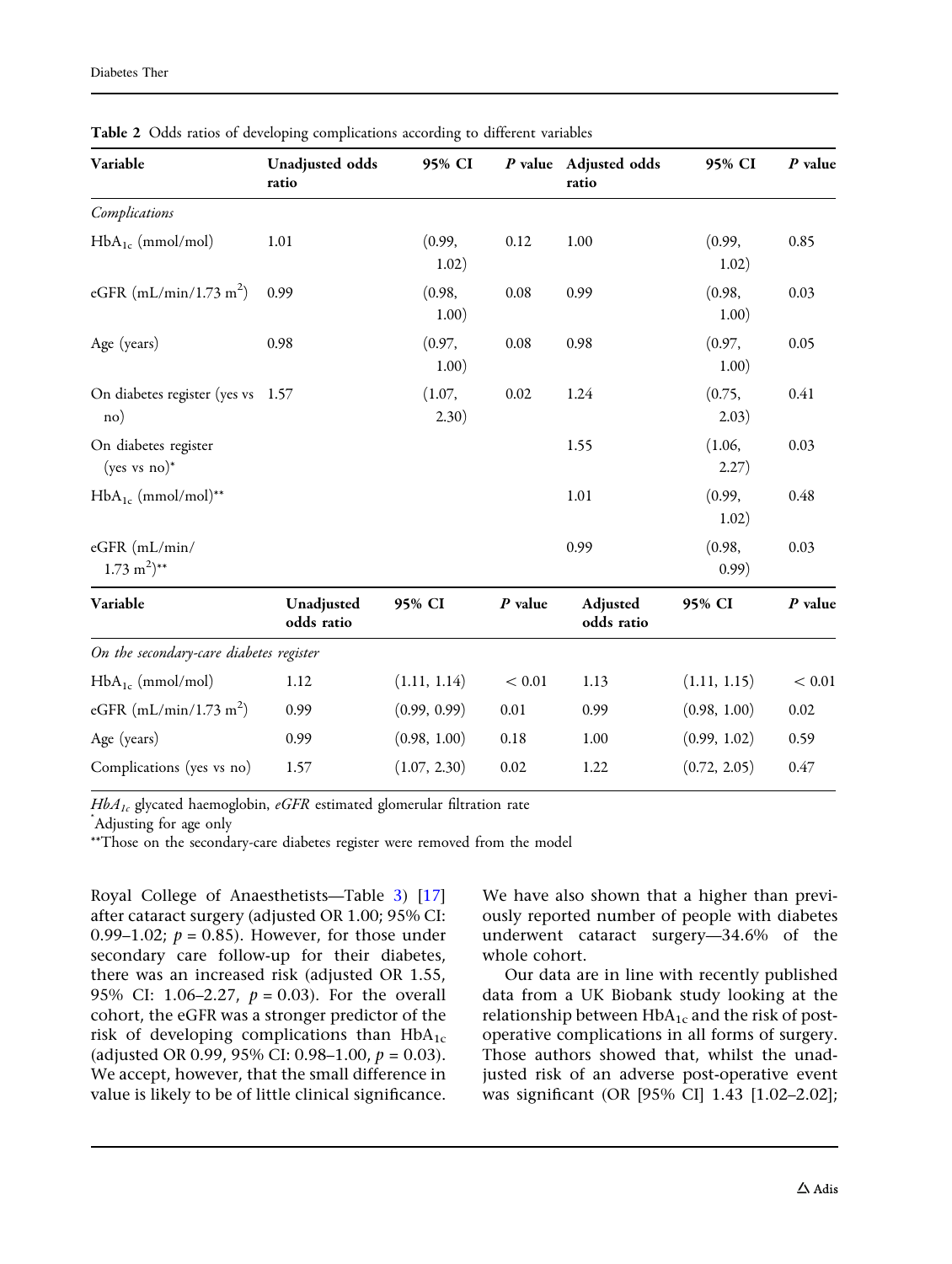| surgery             |                                             |  |  |  |
|---------------------|---------------------------------------------|--|--|--|
| Incision            | Wound leak                                  |  |  |  |
|                     | Wound dehiscence                            |  |  |  |
| Cornea              | Astigmatism                                 |  |  |  |
|                     | Oedema/bullous keratopathy                  |  |  |  |
| Anterior<br>segment | Pressure rise                               |  |  |  |
|                     | Endophthalmitis                             |  |  |  |
| Capsule             | Capsule block syndrome                      |  |  |  |
|                     | Late tear with IOL posterior<br>dislocation |  |  |  |
| Zonules             | IOL/bag decentration                        |  |  |  |
|                     | Sunset syndrome                             |  |  |  |
| Iris                | Pupil capture                               |  |  |  |
|                     | Epithelial ingrowth                         |  |  |  |
| IOL                 | Opacification                               |  |  |  |
|                     | Inflammation                                |  |  |  |
| Retina/vitreous     | Cystoid macular oedema                      |  |  |  |
|                     | Retinal detachment                          |  |  |  |

<span id="page-5-0"></span>Table 3 Possible post-operative complications of cataract surgery

From [[17\]](#page-8-0)

IOL intraocular lens

 $p = 0.04$ ) in individuals who underwent any form of surgery within 1 year of an abnormal  $HbA_{1c}$  measurement, the risk of poor pre-operative glycaemic control no longer remained significant after adjustment for hyperglycaemiarelated comorbidity (OR [95% CI] 1.37  $[0.97-1.93]$ ;  $p = 0.07$ )  $[18]$  $[18]$  $[18]$ .

Diabetes causes macrovascular and microvascular complications, namely myocardial infarction, stroke, and renal, nerve and eye disease. Discussions of eye disease in diabetes most often centre on retinopathy, but cataract formation is a recognised ophthalmic complication of diabetes and a leading cause of blindness worldwide [[19](#page-8-0)]. In people with diabetes, cataracts occur more frequently and at an earlier age than in those without diabetes [\[20,](#page-8-0) [21](#page-8-0)]. Age is the major risk factor for those with type 2 diabetes, whilst the presence of other microvascular diseases is the main risk in those with type 1 diabetes [[22](#page-8-0)]. It is believed that diabetes causes cataract formation by causing thickening of the posterior capsule of the lens. The molecular mechanism is believed to be a combination of the non-enzymatic glycation of lens proteins and the accumulation of sorbitol together with polyol pathway activation leading to oxidative stress and apoptosis of lens epithelium [[23](#page-8-0)]. The cascade is similar to that described as one of the unifying mechanisms for the development of other microvascular complications in diabetes [\[24\]](#page-8-0).

Cataracts are usually treated surgically, with the preferred method being phacoemulsification, which was first introduced almost 50 years ago but became more widely accepted in the mid-1990s [[25](#page-8-0), [26](#page-8-0)]. Phacoemulsification is preferred partly because it has better outcomes for visual acuity and has a lower cost compared to extracapsular cataract extraction [\[27\]](#page-8-0). As with all forms of surgery, it has a complication rate.

The most recent audit from the Royal College of Ophthalmologists showed that a complication occurred in 2.8% of all cataract operations carried out in 2018–2019 [\[2\]](#page-7-0). These complications included uveitis, keratopathy, worsened visual acuity, retinopathy and maculopathy [[28–30\]](#page-9-0). Although the overall outcome of phacoemulsification is excellent, results may differ in people with diabetes [[31](#page-9-0)].

There are data to show that inadequate glycaemic control, measured as high peri-operative glucose  $[9-12]$  or HbA<sub>1c</sub>  $[13-15]$  $[13-15]$  $[13-15]$  $[13-15]$  $[13-15]$ , is associated with poor post-operative outcomes. These include increased risk of surgical site infection, the development of acute kidney injury, risk of myocardial infarction, time in the intensive care unit, or death [\[32\]](#page-9-0). For cataract surgery, several studies have compared the outcomes with and without diabetes. A review from 1998 showed that people with diabetes had a number of structural and functional corneal abnormalities that significantly increased the risk of postoperative harm [[33](#page-9-0)]. However, there are no data on the outcomes of cataract surgery in people with high pre-operative  $HbA_{1c}$  [[16](#page-8-0)]. A small study compared the outcomes of cataract surgery in 56 eyes in people with either type 1 or type 2 diabetes to the outcomes of cataract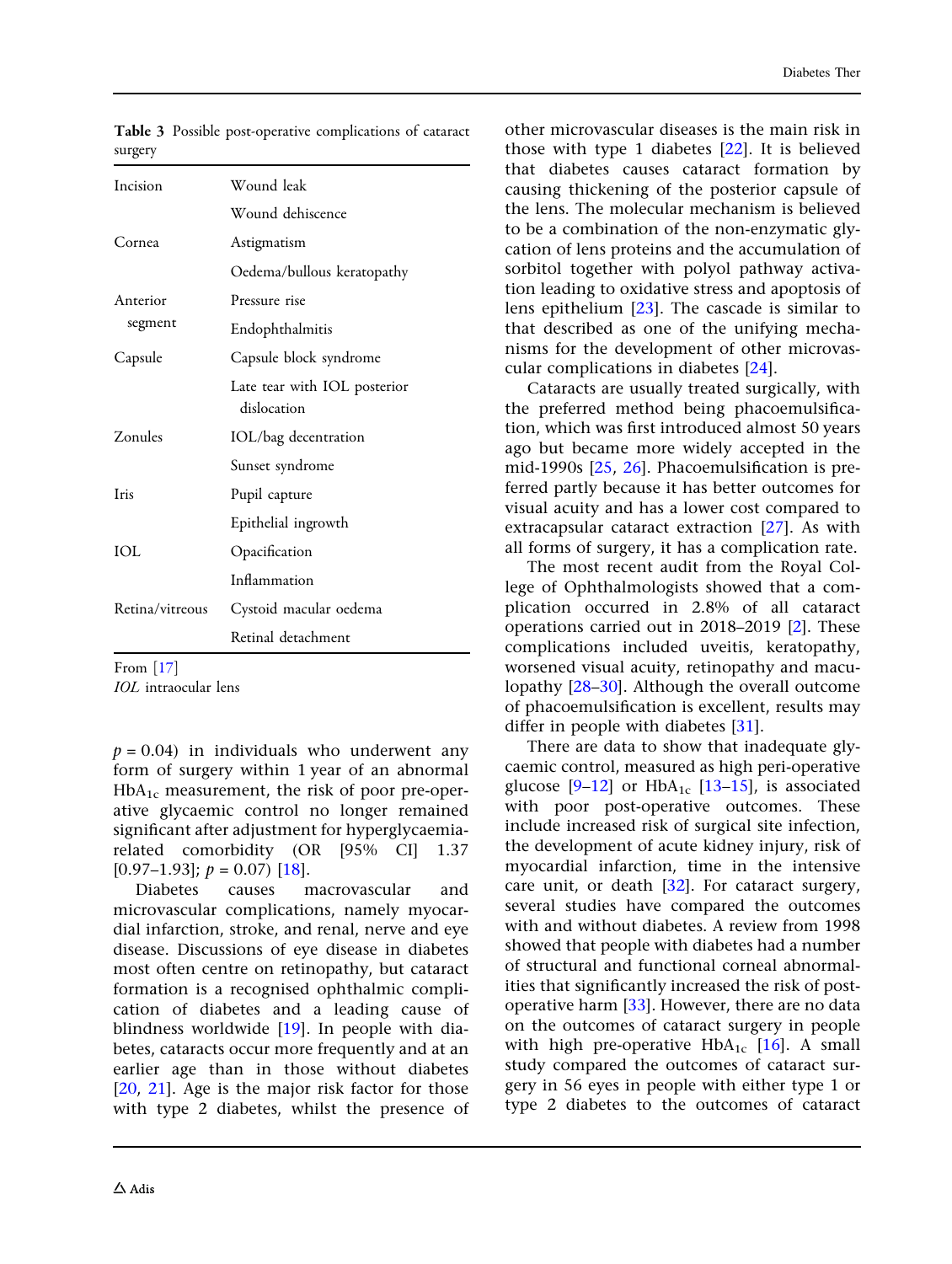surgery in 220 eyes of people without diabetes [\[34](#page-9-0)]. The glycaemic control of those with diabetes was generally excellent, with a median HbA<sub>1c</sub> of 44 mmol/mol (6.2%; the threshold HbA1c for diagnosing diabetes is 48 mmol/mol, and below 43 mmol/mol is considered normal). If, as the Royal College of Ophthalmologists report suggested, only 2.8% of people develop complications, this equates to 2 eyes vs 6 eyes in this study, a number that would suggest that the study was significantly underpowered to detect any differences [[2](#page-7-0)]. It is therefore perhaps unsurprising that because of this lack of data, the most recent guideline on eye care for people with diabetes from the International Council of Ophthalmology makes no comment on perioperative glycaemic control [[35](#page-9-0)].

We found that a far higher proportion of those undergoing cataract surgery had diabetes than was reported over 25 years ago [[3](#page-7-0)]. Those authors quoted a prevalence of approximately 20%, whilst our prevalence was 34.6%. This may reflect the increased prevalence of diabetes in the general population and the ageing population.

We also found that the outcome of cataract surgery is worse for those under secondary care follow-up for their diabetes, with a greater percentage of those people having post-operative complications. This is perhaps unsurprising because the vast majority of diabetes is looked after in primary care, and it is only those who have more difficult-to-control diabetes who would be referred to secondary care for ongoing diabetes management. Despite that, the diabetes control of those with and without complications may be deemed very good: 52 and 50 mmol/mol, respectively. These values are well below the target of 69 mmol/mol set by the UK national guideline for the management of people with diabetes undergoing surgery [[36](#page-9-0)].

Our study has several strengths. We had a large sample size and, because our institution is rather geographically isolated, almost everyone operated on at our hospital is followed up here, and it is their predominant diabetes care provider if they are looked after in secondary care. We also use only one laboratory, meaning that we have access to the biochemical and haematological results for almost everyone.

We acknowledge that there are some limitations to our work. This is a single-centre retrospective cohort study, and as such may not be generalisable. We believe that we have captured everyone who was operated on because we have a specified database that is used for all surgical procedures undertaken at our hospital. We also have a single provider for diabetes-related eye screening across primary and secondary care for the majority of our geographical catchment area. However, there are alternative providers of diabetes eye screening at the peripheral margins of our catchment area. In those regions, cataract operations are carried out at local hospitals, and thus the number of people that travelled to our unit and were thus missed out in our database was likely to have been very small. Furthermore, we do not do 'community clinics', and so everyone listed on the diabetes register would be under secondary-care diabetes follow-up. People with long-standing type 2 diabetes, i.e. mainly the elderly population, may have other pre-existing comorbidities that could increase the risk of post-operative complications and are thus cofounding factors that were not adjusted for in our analysis. Furthermore, because cataract surgery is an elective procedure, it may have been that individuals were encouraged to improve their pre-operative glycaemic control in line with national guidance for general surgery [[36](#page-9-0)]. This would have reduced the impact of chronic hyperglycaemia. Because of the retrospective note-based nature of this study, we were also unable to look for other factors that may have further confounded our results, such as smoking, alcohol, body mass index, anaemia, duration of diabetes and blood pressure. Several ophthalmic variables were also not determined because that was not the primary focus of the study. These included pre-operative intraocular pressure, pre-operative spherical equivalent, anterior chamber depth, mean keratometry, intraocular lens power and the presence of previous laser treatment or surgery. Furthermore, because this was a retrospective analysis interrogating clinic letters generated from eye clinic visits to see whether complications were mentioned, we were unable to determine if a complication occurred at the time of surgery or in the post-operative period.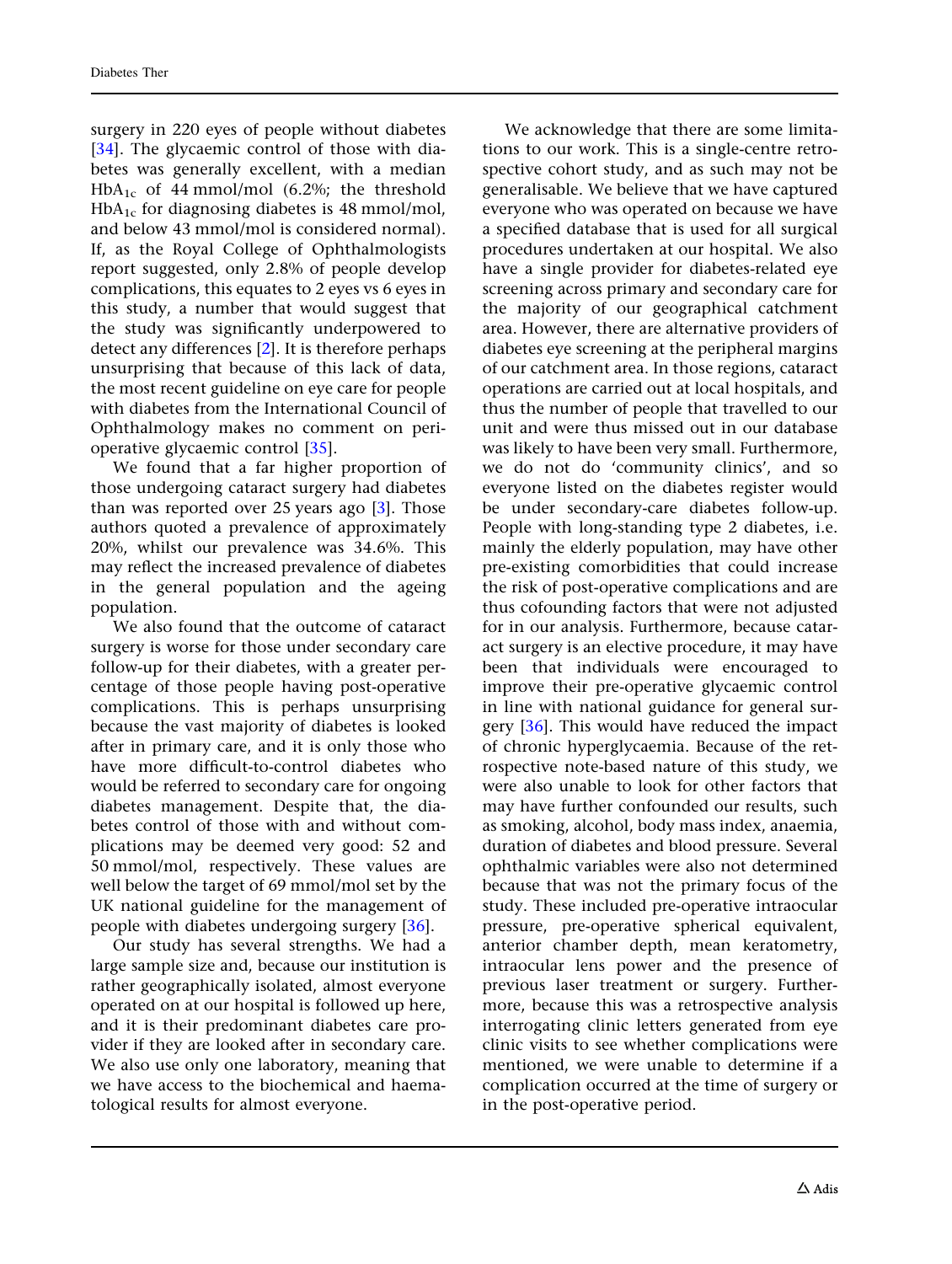### <span id="page-7-0"></span>**CONCLUSIONS**

Our study has shown that in people with diabetes, there was no relationship between perioperative glycaemic control as measured by  $HbA_{1c}$  and the risk of developing post-operative complications after cataract surgery. The exception to this was for those under secondary care follow-up for their diabetes, who showed a significantly increased risk. However, for the overall cohort, the eGFR was a stronger predictor of the risk of developing complications than  $HbA_{1c}$ . We have also shown that a higher than previously reported number of people underwent catarct surgery—34.6% of the whole cohort.

### ACKNOWLEDGEMENTS

Funding. No funding or sponsorship was received for this study or publication of this article.

Authorship. All named authors meet the International Committee of Medical Journal Editors (ICMJE) criteria for authorship for this article, take responsibility for the integrity of the work as a whole, and have given their approval for this version to be published.

Author Contributions. KD had the original idea. ABB collected the data and wrote the first draft of the manuscript. IN did the data analysis. KD wrote the final draft of the manuscript. All of the authors saw and approved the final submitted manuscript.

Disclosures. Ketan Dhatariya has nothing to disclose. Ayda Borjian Boroojeny has nothing to disclose. Ian Nunney has nothing to disclose.

Compliance with Ethics Guidelines. The project was registered with the audit department at our institution who work with the ethics committee. They deemed that ethical approval was not required due to the anonymised, retrospective nature of the data collection.

Data Availability. The datasets generated during and/or analysed during the current study are available from the corresponding author on reasonable request.

Open Access. This article is licensed under a Creative Commons Attribution-NonCommercial 4.0 International License, which permits any non-commercial use, sharing, adaptation, distribution and reproduction in any medium or format, as long as you give appropriate credit to the original author(s) and the source, provide a link to the Creative Commons licence, and indicate if changes were made. The images or other third party material in this article are included in the article's Creative Commons licence, unless indicated otherwise in a credit line to the material. If material is not included in the article's Creative Commons licence and your intended use is not permitted by statutory regulation or exceeds the permitted use, you will need to obtain permission directly from the copyright holder. To view a copy of this licence, visit [http://creativecommons.org/licenses/by](http://creativecommons.org/licenses/by-nc/4.0/)[nc/4.0/.](http://creativecommons.org/licenses/by-nc/4.0/)

# **REFERENCES**

- 1. International Diabetes Federation. Diabetes atlas 2021 [article online]. 2021. Available from [https://](https://diabetesatlas.org/) [diabetesatlas.org/.](https://diabetesatlas.org/)
- 2. Royal College of Ophthalmologists. National Ophthalmology Audit annual report on cataract surgery, September 2020 [article online]. 2020. Available from [https://www.nodaudit.org.uk/u/](https://www.nodaudit.org.uk/u/docs/20/hqsrgmurnv/NOD%20Audit%20Full%20Annual%20Report%202020.pdf) [docs/20/hqsrgmurnv/NOD%20Audit%20Full%](https://www.nodaudit.org.uk/u/docs/20/hqsrgmurnv/NOD%20Audit%20Full%20Annual%20Report%202020.pdf) [20Annual%20Report%202020.pdf](https://www.nodaudit.org.uk/u/docs/20/hqsrgmurnv/NOD%20Audit%20Full%20Annual%20Report%202020.pdf)
- 3. Hamilton AM, Ulbig MW, Polkinghorne P. Management of diabetic retinopathy. London: BMJ Publishing Group; 1996. p. 1–15.
- 4. The Diabetes Control and Complications Trial Group. The effect of intensive treatment of diabetes on the development and progression of long-term complications in insulin-dependent diabetes mellitus. N Engl J Med. 1993;329:977–86.
- 5. The United Kingdom Prospective Diabetes Study Group. Intensive blood-glucose control with sulphonylureas or insulin compared with conventional treatment and risk of complications in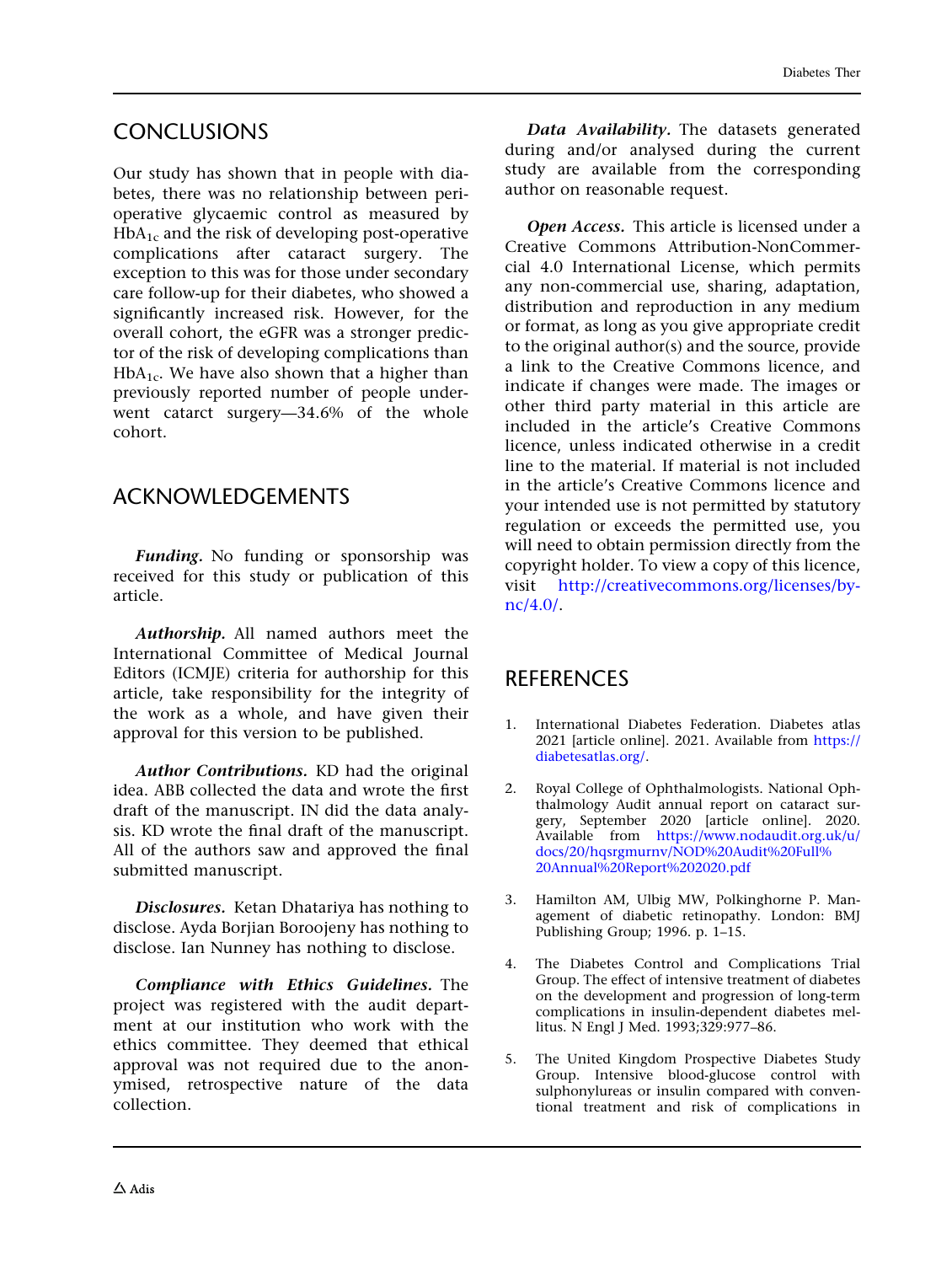<span id="page-8-0"></span>patients with type 2 diabetes (UKPDS 33). Lancet. 1998;352:837–53.

- 6. The DCCT/EDIC Research Group. Intensive diabetes therapy and ocular surgery in type 1 diabetes. N Engl J Med. 2015;372:1722–33.
- 7. Azad N, Agrawal L, Bahn G, Emanuele NV, Reaven PD, Hayward R, Reda D. Eye outcomes in Veteran Affairs Diabetes Trial (VADT) after 17 years. Diabetes Care 2021;2021:dc202882. [https://doi.org/10.](https://doi.org/10.2337/dc20-2882) [2337/dc20-2882.](https://doi.org/10.2337/dc20-2882)
- 8. Dhatariya K, Levy N. Perioperative diabetes care. Clin Med. 2019;19:437–40.
- 9. Khuri SF, Henderson WG, DePalma RG, Mosca C, Healey NA, Kumbhani DJ. Determinants of longterm survival after major surgery and the adverse effect of postoperative complications. Ann Surg. 2005;242:326–41.
- 10. Kotagal M, Symons RG, Hirsch IB, Umpierrez GE, Dellinger EP, Farrokhi ET, Flum DR. Perioperative hyperglycemia and risk of adverse events among patients with and without diabetes. Ann Surg. 2016;261:97–103.
- 11. Frisch A, Chandra P, Smiley D, Peng L, Rizzo M, Gatcliffe C, Hudson M, Mendoza J, Johnson R, Lin E, Umpierrez GE. Prevalence and clinical outcome of hyperglycemia in the perioperative period in noncardiac surgery. Diabetes Care. 2010;33:1783–8.
- 12. Akirov A, Shochat T, Dotan I, Diker-Cohen T, Gorshtein A, Shimon I. Glycemic variability and mortality in patients hospitalized in general surgery wards. Surgery. 2019;166:184–92.
- 13. Yong PH, Weinberg L, Torkamani N, Churilov L, Robbins RJ, Ma R, Bellomo R, Lam QT, Burns JD, Hart GK, Lew JF, Martensson J, Story D, Motley AN, Johnson D, Zajac JD, Ekinci EI. The presence of diabetes and higher HbA1c are independently associated with adverse outcomes after surgery. Diabetes Care. 2018;41:1172–9.
- 14. Underwood P, Askari R, Hurwitz S, Chamarthi B, Garg R. Preoperative A1C and clinical outcomes in patients with diabetes undergoing major noncardiac surgical procedures. Diabetes Care. 2014;37: 611–6.
- 15. van den Boom W, Schroeder RA, Manning MW, Setji TL, Fiestan GO, Dunson DB. Effect of A1C and glucose on postoperative mortality in noncardiac and cardiac surgeries. Diabetes Care. 2018;41: 782–8.
- 16. Kumar CM, Seet E, Eke T, Dhatariya K, Joshi GP. Glycaemic control during cataract surgery under loco-regional anaesthesia: a growing problem and

we are none the wiser. Br J Anaesth. 2016;117: 687–91.

- 17. Royal College of Ophthalmologists. Cataract surgery guidelines, September 2010 [article online]. 2010. Available from [https://www.rcophth.ac.uk/](https://www.rcophth.ac.uk/wp-content/uploads/2014/12/2010-SCI-069-Cataract-Surgery-Guidelines-2010-SEPTEMBER-2010-1.pdf) [wp-content/uploads/2014/12/2010-SCI-069-](https://www.rcophth.ac.uk/wp-content/uploads/2014/12/2010-SCI-069-Cataract-Surgery-Guidelines-2010-SEPTEMBER-2010-1.pdf) [Cataract-Surgery-Guidelines-2010-SEPTEMBER-](https://www.rcophth.ac.uk/wp-content/uploads/2014/12/2010-SCI-069-Cataract-Surgery-Guidelines-2010-SEPTEMBER-2010-1.pdf)[2010-1.pdf.](https://www.rcophth.ac.uk/wp-content/uploads/2014/12/2010-SCI-069-Cataract-Surgery-Guidelines-2010-SEPTEMBER-2010-1.pdf)
- 18. Lam S, Kumar B, Loke YK, Orme SE, Dhatariya K. Glycated haemoglobin (HbA1c) and the risk of postoperative complications in people without diabetes: a prospective population-based study in UK Biobank. Anaesthesia 2022. [https://doi.org/10.](https://doi.org/10.1111/anae.15684) [1111/anae.15684.](https://doi.org/10.1111/anae.15684)
- 19. Leasher JL, Bourne RR, Flaxman SR, Jonas JB, Keeffe J, Naidoo K, Pesudovs K, Price H, White RA, Wong TY, Resnikoff S, Taylor HR. Global estimates on the number of people blind or visually impaired by diabetic retinopathy: a meta-analysis from 1990 to 2010. Diabetes Care. 2016;39:1643–9.
- 20. Klein BE, Klein R, Moss SE. Prevalence of cataracts in a population-based study of persons with diabetes mellitus. Ophthalmology. 1985;92:1191–6.
- 21. Nielsen NV, Vingding TR. The prevalence of cataract in insulin dependent and non-insulin dependent diabetes mellitus. Acta Ophthalmol. 1984;62: 595–602.
- 22. Klein BE, Klein R, Moss SE. Incidence of cataract surgery in the Wisconsin Epidemiologic Study of Diabetic Retinopathy. Am J Ophthalmol. 1995;119: 295–300.
- 23. Javadi M-A, Zarei-Ghanavati S. Cataracts in diabetic patients: a review article. J Ophthalmic Vis Res. 2008;3:52–65.
- 24. Brownlee M. Biochemistry and molecular cell biology of diabetic complications. Nature. 2001;414: 813–20.
- 25. Linebarger EJ, Hardten DR, Shah GK, Lindstrom RL. Phacoemulsification and modern cataract surgery. Surv Ophthalmol. 2019;44:123–47.
- 26. Goldstein JL. How a jolt and a bolt in a dentist's chair revolutionized cataract surgery. Nat Med. 2004;10:1032–3.
- 27. de Silva SR, Riaz Y, Evans JR. Comparing two different techniques of removing cataracts: phacoemulsification with posterior chamber intraocular lens versus extracapsular cataract extraction (ECCE) with posterior chamber intraocular lens for age-related cataract (Cochrane Database review) [article online]. 2014. Available from [https://www.cochrane.org/CD008812/EYES\\_](https://www.cochrane.org/CD008812/EYES_comparing-two-different-techniques-of-removing-cataracts)